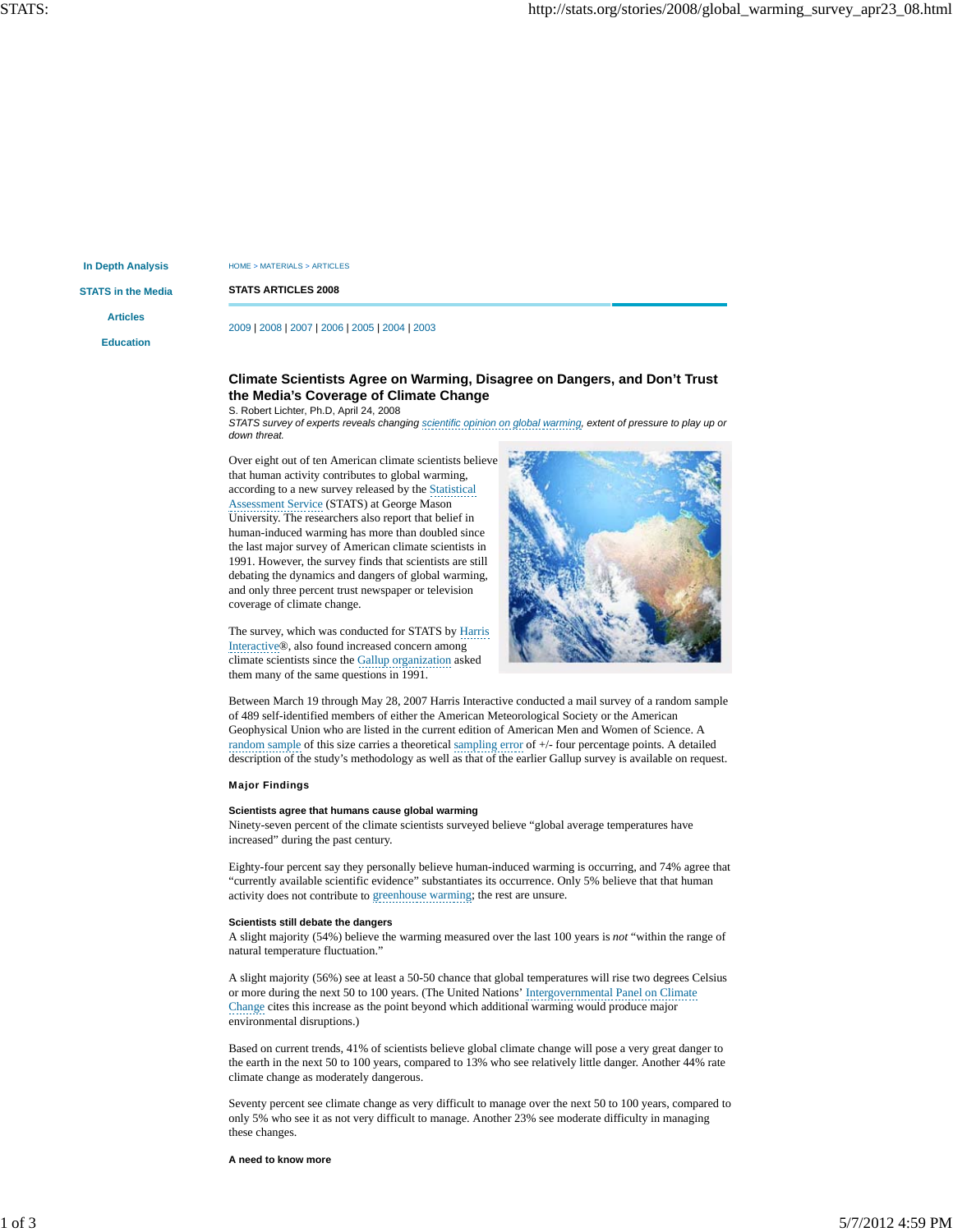Overall, only 5% describe the study of global climate change as a "fully mature" science, but 51% describe it as "fairly mature," while 40% see it as still an "emerging" science. However, over two out of three (69%) believe there is at least a 50-50 chance that the debate over the role of human activity in global warming will be settled in the next 10 to 20 years.

Only 29% express a "great deal of confidence" that scientists understand the size and extent of anthropogenic [human] sources of greenhouse gases," and only 32% are confident about our understanding of the archeological climate evidence.

#### **Climate scientists are skeptical of the media**

Only 1% of climate scientists rate either broadcast or cable television news about climate change as "very reliable." Another 31% say broadcast news is "somewhat reliable," compared to 25% for cable news. (The remainder rate TV news as "not very" or "not at all" reliable.) Local newspapers are rated as very reliable by 3% and somewhat reliable by 33% of scientists. Even the national press (New York Times, Wall St. Journal etc) is rated as very reliable by only 11%, although another 56% say it is at least somewhat reliable.

Former Vice President Al Gore's documentary film "An Inconvenient Truth" rates better than any traditional news source, with 26% finding it "very reliable" and 38% as somewhat reliable. Other non-traditional information sources fare poorly: No more than 1% of climate experts rate the doomsday movie "The Day After Tomorrow" or Michael Crichton's novel "State of Fear" as very reliable.

#### **Are climate scientists being pressured to deny or advance global warming?**

Five percent of climate scientists say they have been pressured by public officials or government agencies to "deny, minimize or discount evidence of human-induced global warming," Three percent say they have been pressured by funders, and two percent perceived pressure from supervisors at work.

Three percent report that they were pressured by public officials or government agencies to "embellish, play up or overstate" evidence of global warming: Two percent report such pressure from funders, and two percent from supervisors.

## **Changing scientific opinion**

In 1991 the Gallup organization conducted a telephone survey on global climate change among 400 scientists drawn from membership lists of the American Meteorological Association and the American Geophysical Union.

We repeated several of their questions verbatim, in order to measure changes in scientific opinion over time. On a variety of questions, opinion has consistently shifted toward increased belief in and concern about global warming. Among the changes:

- In 1991 only 60% of climate scientists believed that average global temperatures were up, compared to 97% today.
- In 1991 only a minority (41%) of climate scientists agreed that then-current scientific evidence "substantiates the occurrence of human-induced warming," compared to three out of four (74%) today.
- The proportion of those who see at least a 50-50 chance that global temperatures will rise two degrees Celsius has increased from 47% to 56% since 1991.
- The proportion of scientists who have a great deal of confidence in our understanding of the human-induced sources of global climate change rose from 22% in 1991 to 29% in 2007. Similarly, the proportion voicing confidence in our understanding of the archeological climate evidence rose from 20% to 32%.
- Despite these expressions of uncertainty, however, the proportion which rating the chances at 50-50 or better that the role of human behavior will be settled in the near future rose from 47% in 1991 to 69% in 2007.

#### **Methodology**

The 2007 study was conducted by mail within the United States by Harris Interactive on behalf of Statistical Assessment Service between March 19 and May 28, 2007 among 489 professional scientists who were either a member of the American Meteorological Society (AMS) or the American Geophysical Union (AGU). Weighting was done to correct for the fact that a respondent with dual membership in the organizations had a greater chance of being included in the sample.

All sample surveys and polls, whether or not they use probability sampling, are subject to multiple sources of error which are most often not possible to quantify or estimate, including sampling error, coverage error, error associated with non-response, error associated with question wording and response options, and post-survey weighting and adjustments. Therefore, Harris Interactive avoids the words "margin of error" as they are misleading. All that can be calculated are different possible sampling errors with different probabilities for pure, unweighted, random samples with 100% response rates. These are only theoretical because no published polls come close to this ideal.

Digg! G 5 points

View the Technorati Link Cosmos for this entry

**comment email this page to a friend**